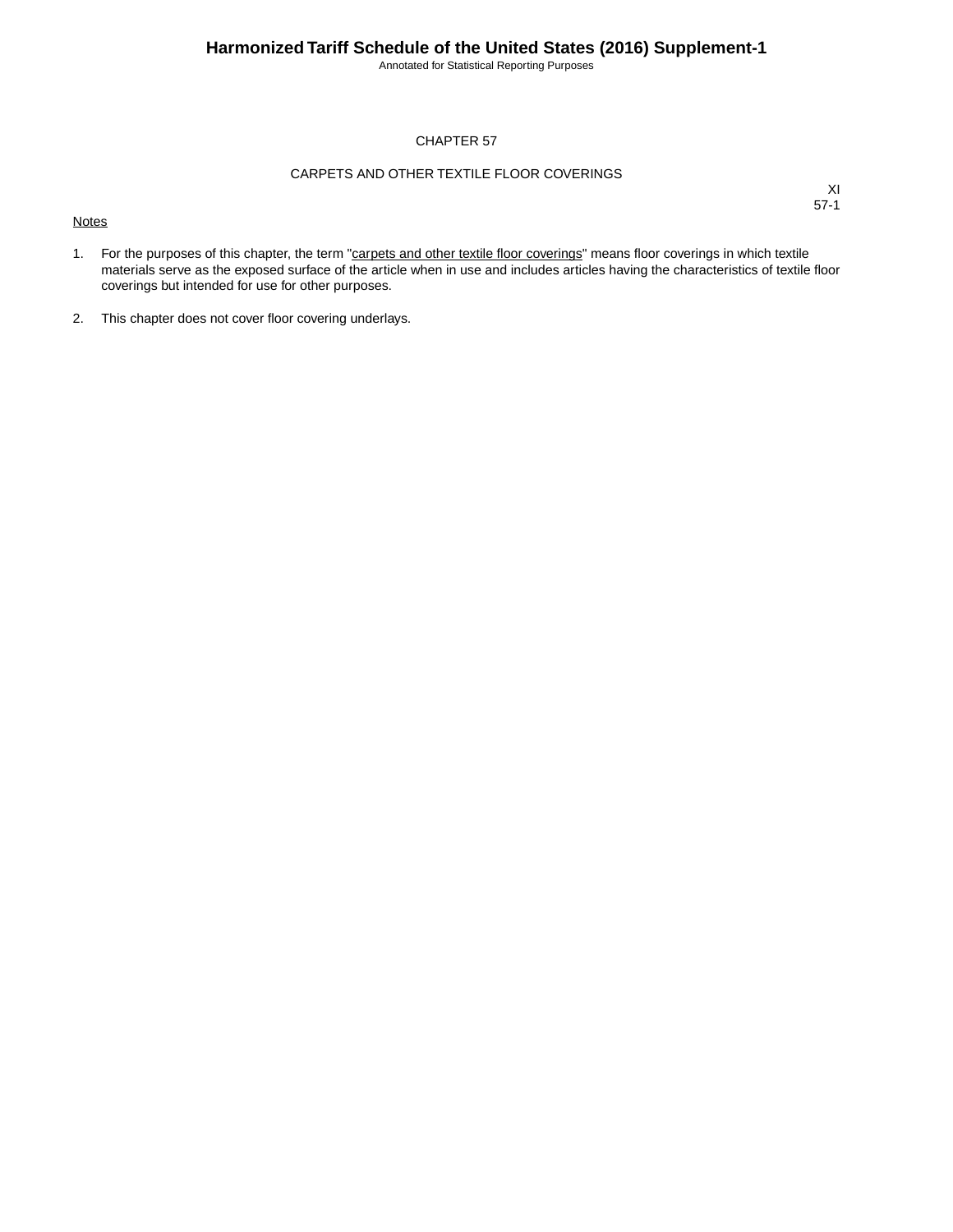Annotated for Statistical Reporting Purposes

| Quantity<br>fix<br>General<br>Special<br>5701<br>Carpets and other textile floor coverings, knotted, whether or<br>not made up:<br>Of wool or fine animal hair:<br>5701.10<br>In which the pile was hand-inserted or hand-knotted<br>during weaving or knitting, with over 50 percent by<br>weight of the pile being hair of the alpaca, guanaco,<br>huarizo, llama, misti, suri or any combination of these<br>hairs:<br>$m2$<br>45%<br>Free<br>Certified hand-loomed and folklore products<br>5701.10.13 00<br>kg<br>$m2$<br>Free<br>45%<br>5701.10.16 00<br>kg<br>Other:<br>5701.10.40 00<br>Hand-hooked, that is, in which the tufts were<br>inserted and knotted by hand or by means of a<br>$m^2$<br>45%<br>Free 1/<br>kg<br>$m^2$<br>4.5% 1/<br>Free (AU, BH, CA,<br>45%<br>5701.10.90 00<br>CL, CO, IL, JO,<br>kg<br>KR, MA, MX, OM,<br>P, PA, PE, SG)<br>5701.90<br>Of other textile materials:<br>With pile inserted and knotted during weaving or<br>5701.90.10<br>Free<br>45%<br>m <sup>2</sup><br>10<br>kg<br>Other:<br>m <sup>2</sup><br>20<br>kg<br>m <sup>2</sup><br>30<br>kg<br>m <sup>2</sup><br>90<br>kg<br>5701.90.20<br>Free 1/<br>60%<br>.<br>Hand-hooked, that is, in which the tufts were<br>10<br>inserted and knotted by hand or by means of a<br>m <sup>2</sup><br>kg<br>Other:<br>m <sup>2</sup><br>20<br>kg<br>m <sup>2</sup><br>Of man-made fibers (665)<br>30<br>kg<br>m <sup>2</sup><br>90<br>kg<br>1/ See heading 9817.57.01. | Heading/   | Stat. |                     | Unit | <b>Rates of Duty</b> |                |
|----------------------------------------------------------------------------------------------------------------------------------------------------------------------------------------------------------------------------------------------------------------------------------------------------------------------------------------------------------------------------------------------------------------------------------------------------------------------------------------------------------------------------------------------------------------------------------------------------------------------------------------------------------------------------------------------------------------------------------------------------------------------------------------------------------------------------------------------------------------------------------------------------------------------------------------------------------------------------------------------------------------------------------------------------------------------------------------------------------------------------------------------------------------------------------------------------------------------------------------------------------------------------------------------------------------------------------------------------------------------------------------------------------------------------------------------------------------|------------|-------|---------------------|------|----------------------|----------------|
|                                                                                                                                                                                                                                                                                                                                                                                                                                                                                                                                                                                                                                                                                                                                                                                                                                                                                                                                                                                                                                                                                                                                                                                                                                                                                                                                                                                                                                                                | Subheading | Suf-  | Article Description | of   | $\mathbf{1}$         | $\overline{2}$ |
|                                                                                                                                                                                                                                                                                                                                                                                                                                                                                                                                                                                                                                                                                                                                                                                                                                                                                                                                                                                                                                                                                                                                                                                                                                                                                                                                                                                                                                                                |            |       |                     |      |                      |                |
|                                                                                                                                                                                                                                                                                                                                                                                                                                                                                                                                                                                                                                                                                                                                                                                                                                                                                                                                                                                                                                                                                                                                                                                                                                                                                                                                                                                                                                                                |            |       |                     |      |                      |                |
|                                                                                                                                                                                                                                                                                                                                                                                                                                                                                                                                                                                                                                                                                                                                                                                                                                                                                                                                                                                                                                                                                                                                                                                                                                                                                                                                                                                                                                                                |            |       |                     |      |                      |                |
|                                                                                                                                                                                                                                                                                                                                                                                                                                                                                                                                                                                                                                                                                                                                                                                                                                                                                                                                                                                                                                                                                                                                                                                                                                                                                                                                                                                                                                                                |            |       |                     |      |                      |                |
|                                                                                                                                                                                                                                                                                                                                                                                                                                                                                                                                                                                                                                                                                                                                                                                                                                                                                                                                                                                                                                                                                                                                                                                                                                                                                                                                                                                                                                                                |            |       |                     |      |                      |                |
|                                                                                                                                                                                                                                                                                                                                                                                                                                                                                                                                                                                                                                                                                                                                                                                                                                                                                                                                                                                                                                                                                                                                                                                                                                                                                                                                                                                                                                                                |            |       |                     |      |                      |                |
|                                                                                                                                                                                                                                                                                                                                                                                                                                                                                                                                                                                                                                                                                                                                                                                                                                                                                                                                                                                                                                                                                                                                                                                                                                                                                                                                                                                                                                                                |            |       |                     |      |                      |                |
|                                                                                                                                                                                                                                                                                                                                                                                                                                                                                                                                                                                                                                                                                                                                                                                                                                                                                                                                                                                                                                                                                                                                                                                                                                                                                                                                                                                                                                                                |            |       |                     |      |                      |                |
|                                                                                                                                                                                                                                                                                                                                                                                                                                                                                                                                                                                                                                                                                                                                                                                                                                                                                                                                                                                                                                                                                                                                                                                                                                                                                                                                                                                                                                                                |            |       |                     |      |                      |                |
|                                                                                                                                                                                                                                                                                                                                                                                                                                                                                                                                                                                                                                                                                                                                                                                                                                                                                                                                                                                                                                                                                                                                                                                                                                                                                                                                                                                                                                                                |            |       |                     |      |                      |                |
|                                                                                                                                                                                                                                                                                                                                                                                                                                                                                                                                                                                                                                                                                                                                                                                                                                                                                                                                                                                                                                                                                                                                                                                                                                                                                                                                                                                                                                                                |            |       |                     |      |                      |                |
|                                                                                                                                                                                                                                                                                                                                                                                                                                                                                                                                                                                                                                                                                                                                                                                                                                                                                                                                                                                                                                                                                                                                                                                                                                                                                                                                                                                                                                                                |            |       |                     |      |                      |                |
|                                                                                                                                                                                                                                                                                                                                                                                                                                                                                                                                                                                                                                                                                                                                                                                                                                                                                                                                                                                                                                                                                                                                                                                                                                                                                                                                                                                                                                                                |            |       |                     |      |                      |                |
|                                                                                                                                                                                                                                                                                                                                                                                                                                                                                                                                                                                                                                                                                                                                                                                                                                                                                                                                                                                                                                                                                                                                                                                                                                                                                                                                                                                                                                                                |            |       |                     |      |                      |                |
|                                                                                                                                                                                                                                                                                                                                                                                                                                                                                                                                                                                                                                                                                                                                                                                                                                                                                                                                                                                                                                                                                                                                                                                                                                                                                                                                                                                                                                                                |            |       |                     |      |                      |                |
|                                                                                                                                                                                                                                                                                                                                                                                                                                                                                                                                                                                                                                                                                                                                                                                                                                                                                                                                                                                                                                                                                                                                                                                                                                                                                                                                                                                                                                                                |            |       |                     |      |                      |                |
|                                                                                                                                                                                                                                                                                                                                                                                                                                                                                                                                                                                                                                                                                                                                                                                                                                                                                                                                                                                                                                                                                                                                                                                                                                                                                                                                                                                                                                                                |            |       |                     |      |                      |                |
|                                                                                                                                                                                                                                                                                                                                                                                                                                                                                                                                                                                                                                                                                                                                                                                                                                                                                                                                                                                                                                                                                                                                                                                                                                                                                                                                                                                                                                                                |            |       |                     |      |                      |                |
|                                                                                                                                                                                                                                                                                                                                                                                                                                                                                                                                                                                                                                                                                                                                                                                                                                                                                                                                                                                                                                                                                                                                                                                                                                                                                                                                                                                                                                                                |            |       |                     |      |                      |                |
|                                                                                                                                                                                                                                                                                                                                                                                                                                                                                                                                                                                                                                                                                                                                                                                                                                                                                                                                                                                                                                                                                                                                                                                                                                                                                                                                                                                                                                                                |            |       |                     |      |                      |                |
|                                                                                                                                                                                                                                                                                                                                                                                                                                                                                                                                                                                                                                                                                                                                                                                                                                                                                                                                                                                                                                                                                                                                                                                                                                                                                                                                                                                                                                                                |            |       |                     |      |                      |                |
|                                                                                                                                                                                                                                                                                                                                                                                                                                                                                                                                                                                                                                                                                                                                                                                                                                                                                                                                                                                                                                                                                                                                                                                                                                                                                                                                                                                                                                                                |            |       |                     |      |                      |                |
|                                                                                                                                                                                                                                                                                                                                                                                                                                                                                                                                                                                                                                                                                                                                                                                                                                                                                                                                                                                                                                                                                                                                                                                                                                                                                                                                                                                                                                                                |            |       |                     |      |                      |                |
|                                                                                                                                                                                                                                                                                                                                                                                                                                                                                                                                                                                                                                                                                                                                                                                                                                                                                                                                                                                                                                                                                                                                                                                                                                                                                                                                                                                                                                                                |            |       |                     |      |                      |                |
|                                                                                                                                                                                                                                                                                                                                                                                                                                                                                                                                                                                                                                                                                                                                                                                                                                                                                                                                                                                                                                                                                                                                                                                                                                                                                                                                                                                                                                                                |            |       |                     |      |                      |                |
|                                                                                                                                                                                                                                                                                                                                                                                                                                                                                                                                                                                                                                                                                                                                                                                                                                                                                                                                                                                                                                                                                                                                                                                                                                                                                                                                                                                                                                                                |            |       |                     |      |                      |                |
|                                                                                                                                                                                                                                                                                                                                                                                                                                                                                                                                                                                                                                                                                                                                                                                                                                                                                                                                                                                                                                                                                                                                                                                                                                                                                                                                                                                                                                                                |            |       |                     |      |                      |                |
|                                                                                                                                                                                                                                                                                                                                                                                                                                                                                                                                                                                                                                                                                                                                                                                                                                                                                                                                                                                                                                                                                                                                                                                                                                                                                                                                                                                                                                                                |            |       |                     |      |                      |                |
|                                                                                                                                                                                                                                                                                                                                                                                                                                                                                                                                                                                                                                                                                                                                                                                                                                                                                                                                                                                                                                                                                                                                                                                                                                                                                                                                                                                                                                                                |            |       |                     |      |                      |                |
|                                                                                                                                                                                                                                                                                                                                                                                                                                                                                                                                                                                                                                                                                                                                                                                                                                                                                                                                                                                                                                                                                                                                                                                                                                                                                                                                                                                                                                                                |            |       |                     |      |                      |                |
|                                                                                                                                                                                                                                                                                                                                                                                                                                                                                                                                                                                                                                                                                                                                                                                                                                                                                                                                                                                                                                                                                                                                                                                                                                                                                                                                                                                                                                                                |            |       |                     |      |                      |                |
|                                                                                                                                                                                                                                                                                                                                                                                                                                                                                                                                                                                                                                                                                                                                                                                                                                                                                                                                                                                                                                                                                                                                                                                                                                                                                                                                                                                                                                                                |            |       |                     |      |                      |                |
|                                                                                                                                                                                                                                                                                                                                                                                                                                                                                                                                                                                                                                                                                                                                                                                                                                                                                                                                                                                                                                                                                                                                                                                                                                                                                                                                                                                                                                                                |            |       |                     |      |                      |                |
|                                                                                                                                                                                                                                                                                                                                                                                                                                                                                                                                                                                                                                                                                                                                                                                                                                                                                                                                                                                                                                                                                                                                                                                                                                                                                                                                                                                                                                                                |            |       |                     |      |                      |                |
|                                                                                                                                                                                                                                                                                                                                                                                                                                                                                                                                                                                                                                                                                                                                                                                                                                                                                                                                                                                                                                                                                                                                                                                                                                                                                                                                                                                                                                                                |            |       |                     |      |                      |                |
|                                                                                                                                                                                                                                                                                                                                                                                                                                                                                                                                                                                                                                                                                                                                                                                                                                                                                                                                                                                                                                                                                                                                                                                                                                                                                                                                                                                                                                                                |            |       |                     |      |                      |                |
|                                                                                                                                                                                                                                                                                                                                                                                                                                                                                                                                                                                                                                                                                                                                                                                                                                                                                                                                                                                                                                                                                                                                                                                                                                                                                                                                                                                                                                                                |            |       |                     |      |                      |                |
|                                                                                                                                                                                                                                                                                                                                                                                                                                                                                                                                                                                                                                                                                                                                                                                                                                                                                                                                                                                                                                                                                                                                                                                                                                                                                                                                                                                                                                                                |            |       |                     |      |                      |                |
|                                                                                                                                                                                                                                                                                                                                                                                                                                                                                                                                                                                                                                                                                                                                                                                                                                                                                                                                                                                                                                                                                                                                                                                                                                                                                                                                                                                                                                                                |            |       |                     |      |                      |                |
|                                                                                                                                                                                                                                                                                                                                                                                                                                                                                                                                                                                                                                                                                                                                                                                                                                                                                                                                                                                                                                                                                                                                                                                                                                                                                                                                                                                                                                                                |            |       |                     |      |                      |                |
|                                                                                                                                                                                                                                                                                                                                                                                                                                                                                                                                                                                                                                                                                                                                                                                                                                                                                                                                                                                                                                                                                                                                                                                                                                                                                                                                                                                                                                                                |            |       |                     |      |                      |                |
|                                                                                                                                                                                                                                                                                                                                                                                                                                                                                                                                                                                                                                                                                                                                                                                                                                                                                                                                                                                                                                                                                                                                                                                                                                                                                                                                                                                                                                                                |            |       |                     |      |                      |                |
|                                                                                                                                                                                                                                                                                                                                                                                                                                                                                                                                                                                                                                                                                                                                                                                                                                                                                                                                                                                                                                                                                                                                                                                                                                                                                                                                                                                                                                                                |            |       |                     |      |                      |                |
|                                                                                                                                                                                                                                                                                                                                                                                                                                                                                                                                                                                                                                                                                                                                                                                                                                                                                                                                                                                                                                                                                                                                                                                                                                                                                                                                                                                                                                                                |            |       |                     |      |                      |                |
|                                                                                                                                                                                                                                                                                                                                                                                                                                                                                                                                                                                                                                                                                                                                                                                                                                                                                                                                                                                                                                                                                                                                                                                                                                                                                                                                                                                                                                                                |            |       |                     |      |                      |                |
|                                                                                                                                                                                                                                                                                                                                                                                                                                                                                                                                                                                                                                                                                                                                                                                                                                                                                                                                                                                                                                                                                                                                                                                                                                                                                                                                                                                                                                                                |            |       |                     |      |                      |                |
|                                                                                                                                                                                                                                                                                                                                                                                                                                                                                                                                                                                                                                                                                                                                                                                                                                                                                                                                                                                                                                                                                                                                                                                                                                                                                                                                                                                                                                                                |            |       |                     |      |                      |                |
|                                                                                                                                                                                                                                                                                                                                                                                                                                                                                                                                                                                                                                                                                                                                                                                                                                                                                                                                                                                                                                                                                                                                                                                                                                                                                                                                                                                                                                                                |            |       |                     |      |                      |                |
|                                                                                                                                                                                                                                                                                                                                                                                                                                                                                                                                                                                                                                                                                                                                                                                                                                                                                                                                                                                                                                                                                                                                                                                                                                                                                                                                                                                                                                                                |            |       |                     |      |                      |                |
|                                                                                                                                                                                                                                                                                                                                                                                                                                                                                                                                                                                                                                                                                                                                                                                                                                                                                                                                                                                                                                                                                                                                                                                                                                                                                                                                                                                                                                                                |            |       |                     |      |                      |                |
|                                                                                                                                                                                                                                                                                                                                                                                                                                                                                                                                                                                                                                                                                                                                                                                                                                                                                                                                                                                                                                                                                                                                                                                                                                                                                                                                                                                                                                                                |            |       |                     |      |                      |                |
|                                                                                                                                                                                                                                                                                                                                                                                                                                                                                                                                                                                                                                                                                                                                                                                                                                                                                                                                                                                                                                                                                                                                                                                                                                                                                                                                                                                                                                                                |            |       |                     |      |                      |                |
|                                                                                                                                                                                                                                                                                                                                                                                                                                                                                                                                                                                                                                                                                                                                                                                                                                                                                                                                                                                                                                                                                                                                                                                                                                                                                                                                                                                                                                                                |            |       |                     |      |                      |                |
|                                                                                                                                                                                                                                                                                                                                                                                                                                                                                                                                                                                                                                                                                                                                                                                                                                                                                                                                                                                                                                                                                                                                                                                                                                                                                                                                                                                                                                                                |            |       |                     |      |                      |                |
|                                                                                                                                                                                                                                                                                                                                                                                                                                                                                                                                                                                                                                                                                                                                                                                                                                                                                                                                                                                                                                                                                                                                                                                                                                                                                                                                                                                                                                                                |            |       |                     |      |                      |                |
|                                                                                                                                                                                                                                                                                                                                                                                                                                                                                                                                                                                                                                                                                                                                                                                                                                                                                                                                                                                                                                                                                                                                                                                                                                                                                                                                                                                                                                                                |            |       |                     |      |                      |                |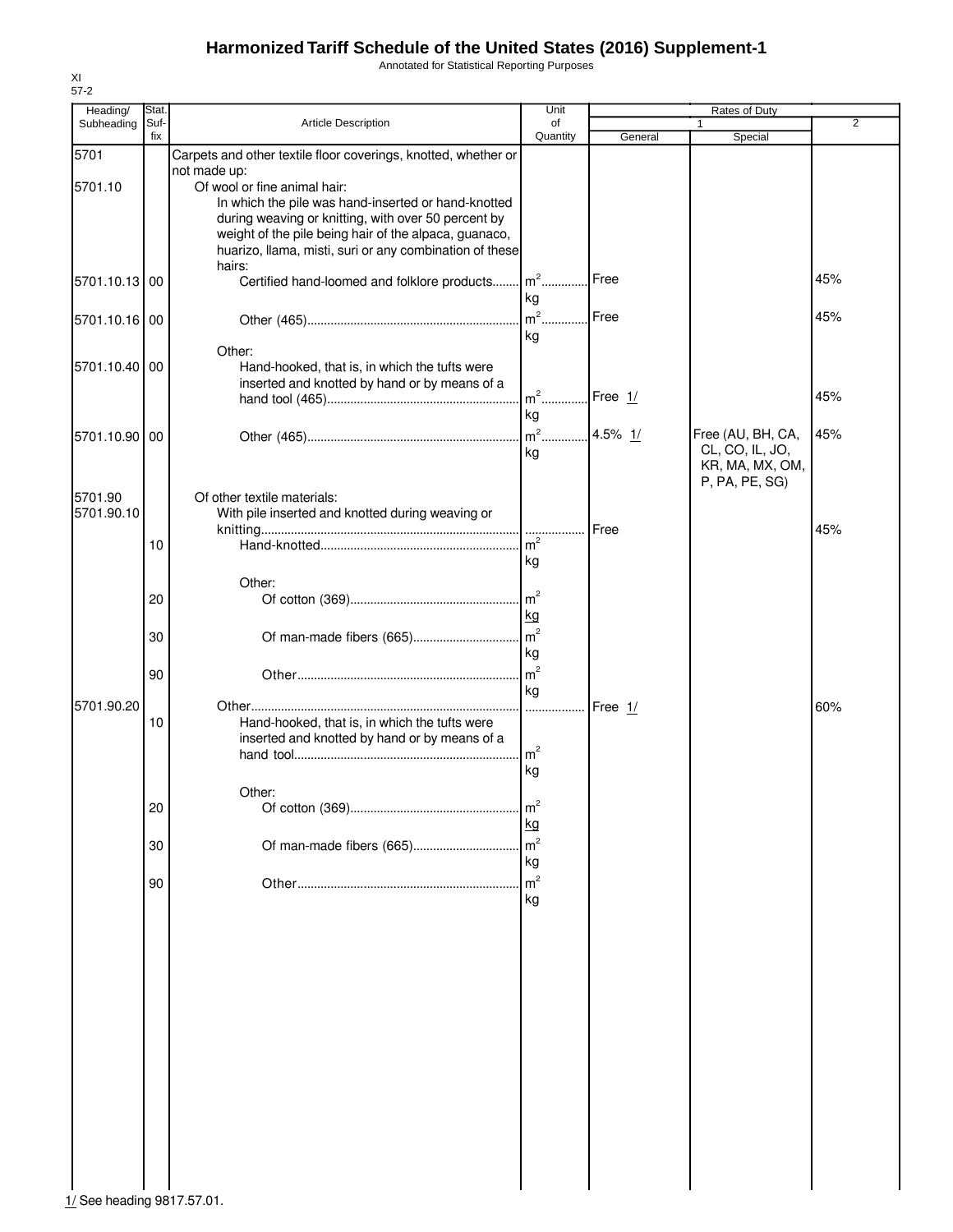Annotated for Statistical Reporting Purposes

| Heading/                 | Stat.       |                                                                                                                                                                                | Unit                 |         | Rates of Duty |                       |
|--------------------------|-------------|--------------------------------------------------------------------------------------------------------------------------------------------------------------------------------|----------------------|---------|---------------|-----------------------|
| Subheading               | Suf-<br>fix | Article Description                                                                                                                                                            | of<br>Quantity       | General | Special       | $\overline{2}$        |
| 5702                     |             | Carpets and other textile floor coverings, woven, not tufted or<br>flocked, whether or not made up, including "Kelem",<br>"Schumacks", "Karamanie" and similar handwoven rugs: |                      |         |               |                       |
| 5702.10<br>5702.10.10 00 |             | "Kelem", "Schumacks", "Karamanie" and similar hand<br>woven rugs:<br>Certified hand-loomed and folklore products                                                               | $m2$                 | Free    |               | 45%                   |
|                          |             |                                                                                                                                                                                | kg                   |         |               |                       |
| 5702.10.90               | 10          |                                                                                                                                                                                | .<br>kg              | Free    |               | 45%                   |
|                          | 20          |                                                                                                                                                                                | m <sup>2</sup><br>kg |         |               |                       |
|                          | 30          |                                                                                                                                                                                | m <sup>2</sup><br>kg |         |               |                       |
|                          | 90          |                                                                                                                                                                                | m <sup>2</sup><br>kg |         |               |                       |
| 5702.20<br>5702.20.10 00 |             | Floor coverings of coconut fibers (coir):                                                                                                                                      | $m2$ .<br>kg         | Free    |               | \$1.29/m <sup>2</sup> |
| 5702.20.20 00            |             |                                                                                                                                                                                | $m^2$<br>kg          | Free    |               | 16%                   |
|                          |             |                                                                                                                                                                                |                      |         |               |                       |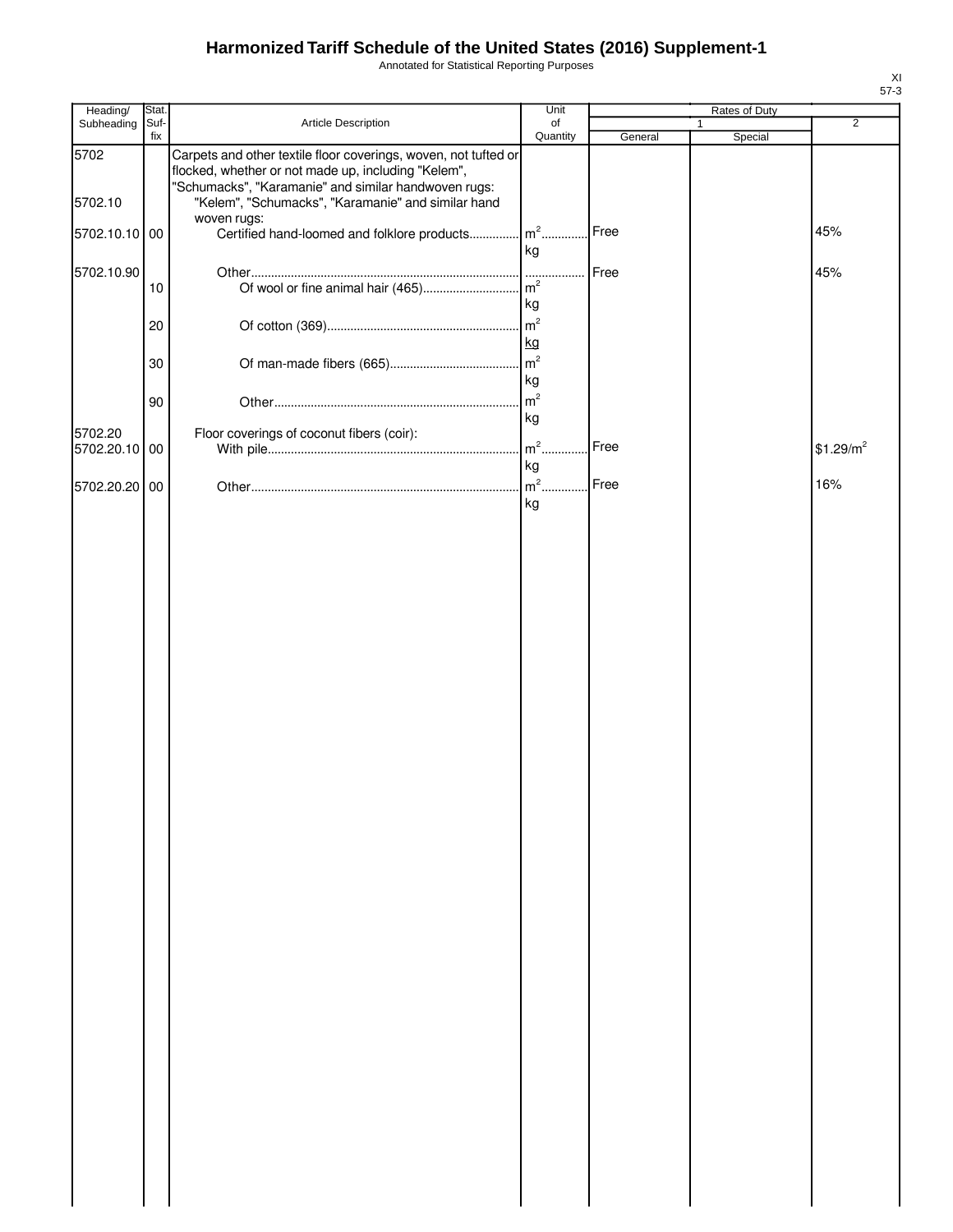Annotated for Statistical Reporting Purposes

| Heading/                                | <b>Stat</b> |                                                                                                                                                                                                                                                                                                                         | Unit                    |         | Rates of Duty                                                                              |                |
|-----------------------------------------|-------------|-------------------------------------------------------------------------------------------------------------------------------------------------------------------------------------------------------------------------------------------------------------------------------------------------------------------------|-------------------------|---------|--------------------------------------------------------------------------------------------|----------------|
| Subheading                              | Suf-<br>fix | <b>Article Description</b>                                                                                                                                                                                                                                                                                              | of<br>Quantity          | General | Special                                                                                    | $\overline{2}$ |
| 5702 (con.)<br>5702.31<br>5702.31.10 00 |             | Carpets and other textile floor coverings, woven, not tufted or<br>flocked, whether or not made up, including "Kelem",<br>"Schumacks", "Karamanie" and similar handwoven rugs: (con.)<br>Other, of pile construction, not made up:<br>Of wool or fine animal hair:<br>Wilton (including brussels) and velvet (including |                         |         |                                                                                            |                |
|                                         |             | tapestry) floor coverings and floor coverings of like                                                                                                                                                                                                                                                                   | $\mathsf{Im}^2$ .<br>kg | 8%      | Free (AU, BH, CA,<br>CL, CO, IL, JO,<br>KR, MA, MX, OM,<br>P, PA, PE, SG)                  | 60%            |
| 5702.31.20 00                           |             |                                                                                                                                                                                                                                                                                                                         | $m2$ .<br>kg            | 4%      | Free (AU, BH, CA,<br>CL, CO, IL, JO,<br>KR, MA, MX, OM,<br>P, PA, PE, SG)                  | 60%            |
| 5702.32<br>5702.32.10 00                |             | Of man-made textile materials:<br>Wilton (including brussels) and velvet (including<br>tapestry) floor coverings and floor coverings of like                                                                                                                                                                            | $m2$ .<br>kg            | 8%      | Free (AU, BH, CA,<br>CL, CO, IL, JO,                                                       | 60%            |
| 5702.32.20 00                           |             |                                                                                                                                                                                                                                                                                                                         | $m2$ .<br>kg            | 7%      | KR, MA, MX, OM,<br>P, PA, PE, SG)<br>Free (AU, BH, CA,<br>CL, CO, IL, JO,                  | 60%            |
| 5702.39<br>5702.39.10 00                |             | Of other textile materials:                                                                                                                                                                                                                                                                                             | $m2$ .                  | Free    | KR, MA, MX, OM,<br>P, PA, PE, SG)                                                          | 35%            |
|                                         |             |                                                                                                                                                                                                                                                                                                                         | kg                      |         |                                                                                            |                |
| 5702.39.20                              |             |                                                                                                                                                                                                                                                                                                                         | .                       | 3.6%    | Free (AU, BH, CA,<br>CL, CO, E <sup>*</sup> , IL, JO,<br>KR, MA, MX, OM,<br>P, PA, PE, SG) | 60%            |
|                                         | 10          |                                                                                                                                                                                                                                                                                                                         | $\mathsf{m}^2$<br>kg    |         |                                                                                            |                |
|                                         | 90          |                                                                                                                                                                                                                                                                                                                         | m <sup>2</sup><br>kg    |         |                                                                                            |                |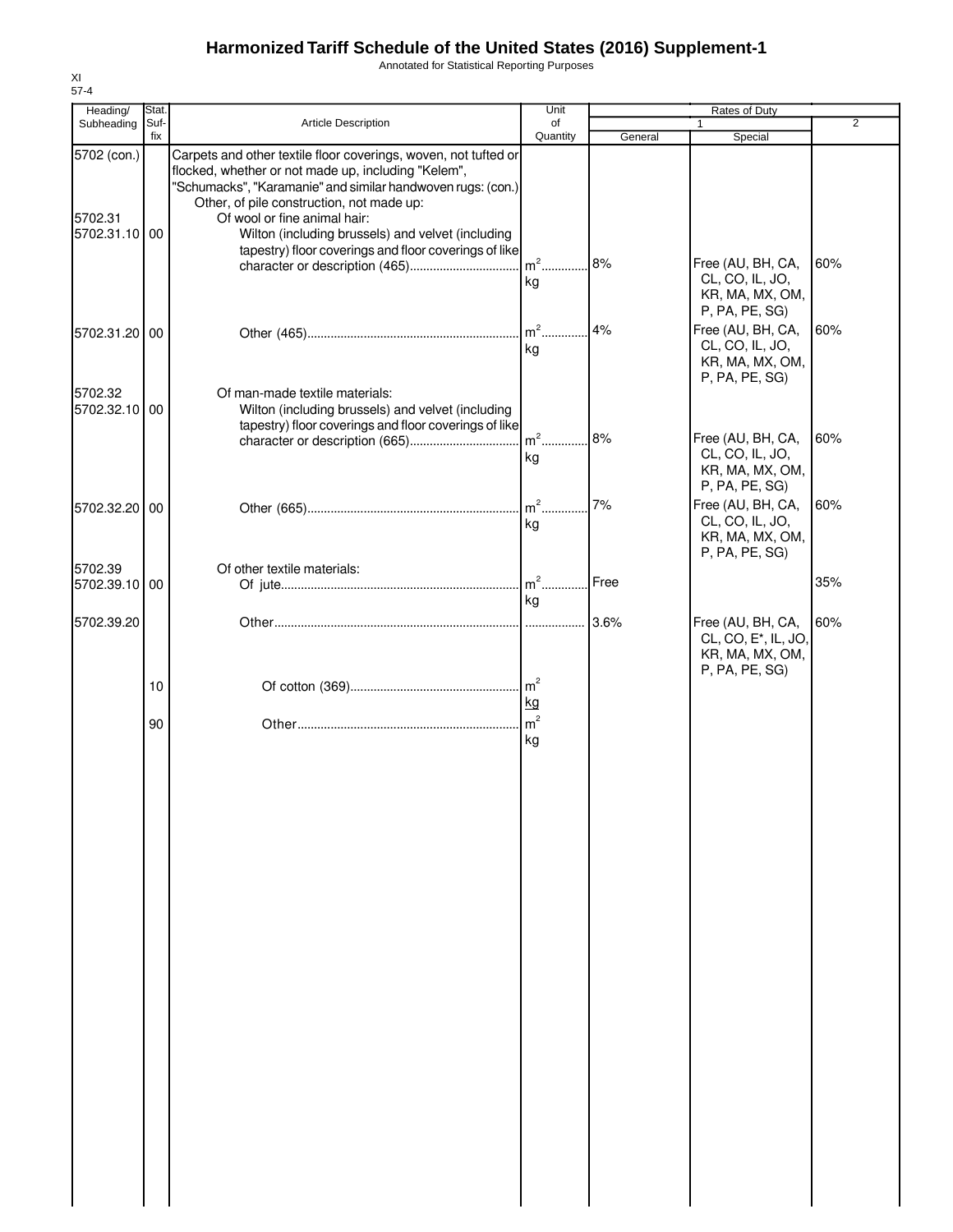Annotated for Statistical Reporting Purposes

| Heading/                                | Stat.       |                                                                                                                                                                                                                                                                                                                                                                                                                | Unit                       |         | Rates of Duty                                                                       |                |
|-----------------------------------------|-------------|----------------------------------------------------------------------------------------------------------------------------------------------------------------------------------------------------------------------------------------------------------------------------------------------------------------------------------------------------------------------------------------------------------------|----------------------------|---------|-------------------------------------------------------------------------------------|----------------|
| Subheading                              | Suf-<br>fix | Article Description                                                                                                                                                                                                                                                                                                                                                                                            | of<br>Quantity             | General | Special                                                                             | $\overline{2}$ |
| 5702 (con.)<br>5702.41<br>5702.41.10 00 |             | Carpets and other textile floor coverings, woven, not tufted or<br>flocked, whether or not made up, including "Kelem",<br>"Schumacks", "Karamanie" and similar handwoven rugs: (con.)<br>Other, of pile construction, made up:<br>Of wool or fine animal hair:<br>Wilton (including brussels) and velvet (including<br>tapestry) floor coverings and floor coverings of like<br>character or description (465) | $m2$ .                     | Free    |                                                                                     | 60%            |
| 5702.41.20 00                           |             |                                                                                                                                                                                                                                                                                                                                                                                                                | kg<br>$m2$ .               | Free    |                                                                                     | 60%            |
| 5702.42<br>5702.42.10 00                |             | Of man-made textile materials:<br>Wilton (including brussels) and velvet (including<br>tapestry) floor coverings and floor coverings of like                                                                                                                                                                                                                                                                   | kg<br>$m2$ .               | Free    |                                                                                     | 60%            |
|                                         |             |                                                                                                                                                                                                                                                                                                                                                                                                                | kg                         |         |                                                                                     |                |
| 5702.42.20                              | 20<br>80    | Not made on a power-driven loom (665) m <sup>2</sup>                                                                                                                                                                                                                                                                                                                                                           | .<br>kg<br>$\mathsf{Im}^2$ | Free    |                                                                                     | 60%            |
| 5702.49                                 |             | Of other textile materials:                                                                                                                                                                                                                                                                                                                                                                                    | kg                         |         |                                                                                     |                |
| 5702.49.10                              | 20          | Not made on a power-driven loom $(369)$ $\left  m^2 \right $                                                                                                                                                                                                                                                                                                                                                   | kg                         | Free    |                                                                                     | 35%            |
|                                         | 80          |                                                                                                                                                                                                                                                                                                                                                                                                                | m <sup>2</sup>             |         |                                                                                     |                |
| 5702.49.15 00                           |             |                                                                                                                                                                                                                                                                                                                                                                                                                | $\frac{kg}{m^2}$ .         | Free    |                                                                                     | 35%            |
| 5702.49.20 00                           |             |                                                                                                                                                                                                                                                                                                                                                                                                                | $m2$ .<br>kg               | 4%      | Free (AU, B, BH,<br>CA, CL, CO, E*, IL,<br>JO, KR, MA, MX,<br>OM, P, PA, PE,<br>SG) | 60%            |
|                                         |             |                                                                                                                                                                                                                                                                                                                                                                                                                |                            |         |                                                                                     |                |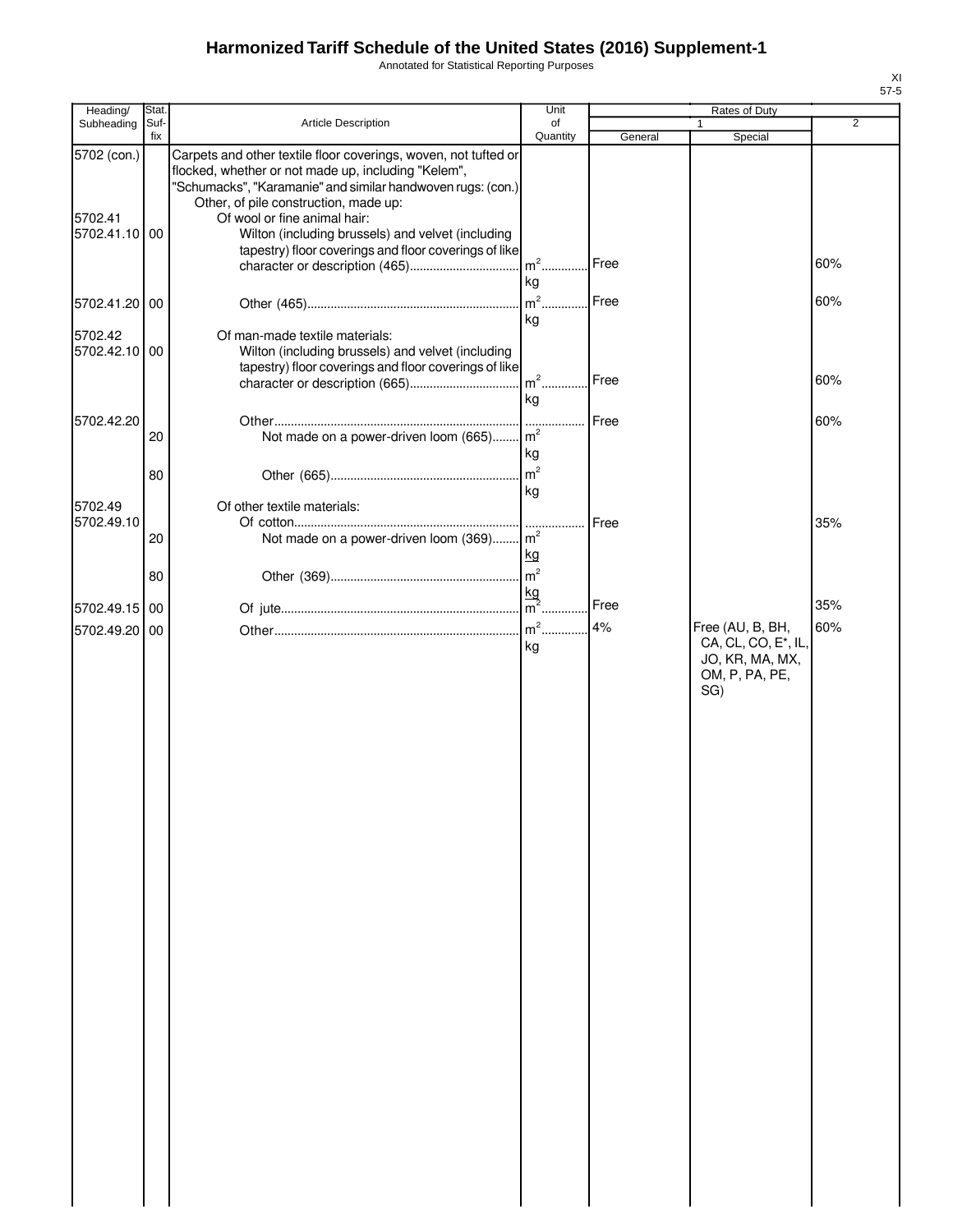Annotated for Statistical Reporting Purposes

| Heading/      | Stat.       |                                                                                                                                                                                       | Unit           |         | Rates of Duty                                                             |                |
|---------------|-------------|---------------------------------------------------------------------------------------------------------------------------------------------------------------------------------------|----------------|---------|---------------------------------------------------------------------------|----------------|
| Subheading    | Suf-<br>fix | Article Description                                                                                                                                                                   | of<br>Quantity | General | 1<br>Special                                                              | $\overline{2}$ |
| 5702 (con.)   |             | Carpets and other textile floor coverings, woven, not tufted or<br>flocked, whether or not made up, including "Kelem",<br>"Schumacks", "Karamanie" and similar handwoven rugs: (con.) |                |         |                                                                           |                |
| 5702.50       |             | Other, not of pile construction, not made up:<br>Of wool or fine animal hair:                                                                                                         |                |         |                                                                           |                |
| 5702.50.20 00 |             | Woven, but not made on a power-driven loom                                                                                                                                            | $m2$ .         | 4.3%    | Free (A*, AU, BH,                                                         | 45%            |
|               |             |                                                                                                                                                                                       | kg             |         | CA, CL, CO, D, IL,<br>JO, KR, MA, MX,<br>OM, P, PA, PE,<br>SG)            |                |
| 5702.50.40 00 |             |                                                                                                                                                                                       | $m2$ .<br>kg   | 6.3%    | Free (AU, BH, CA,<br>CL, CO, IL, JO,<br>KR, MA, MX, OM,<br>P, PA, PE, SG) | 60%            |
| 5702.50.52 00 |             |                                                                                                                                                                                       | kg             | 4.7%    | Free (AU, BH, CA,<br>CL, CO, IL, JO,<br>KR, MA, MX, OM,                   | 40%            |
|               |             | Of other textile materials:                                                                                                                                                           |                |         | P, PA, PE, SG)                                                            |                |
| 5702.50.56 00 |             |                                                                                                                                                                                       | $m2$ .<br>kg   | 6.8%    | Free (AU, BH, CA,<br>CL, CO, IL, JO,<br>KR, MA, MX, OM,<br>P, PA, PE, SG) | 45%            |
| 5702.50.59    | 00          |                                                                                                                                                                                       | $m2$ .<br>kg   | 2.7%    | Free (AU, BH, CA,<br>CL, CO, E <sup>*</sup> , IL, JO,                     | 40%            |
|               |             |                                                                                                                                                                                       |                |         | KR, MA, MX, OM,<br>P, PA, PE, SG)                                         |                |
|               |             |                                                                                                                                                                                       |                |         |                                                                           |                |
|               |             |                                                                                                                                                                                       |                |         |                                                                           |                |
|               |             |                                                                                                                                                                                       |                |         |                                                                           |                |
|               |             |                                                                                                                                                                                       |                |         |                                                                           |                |
|               |             |                                                                                                                                                                                       |                |         |                                                                           |                |
|               |             |                                                                                                                                                                                       |                |         |                                                                           |                |
|               |             |                                                                                                                                                                                       |                |         |                                                                           |                |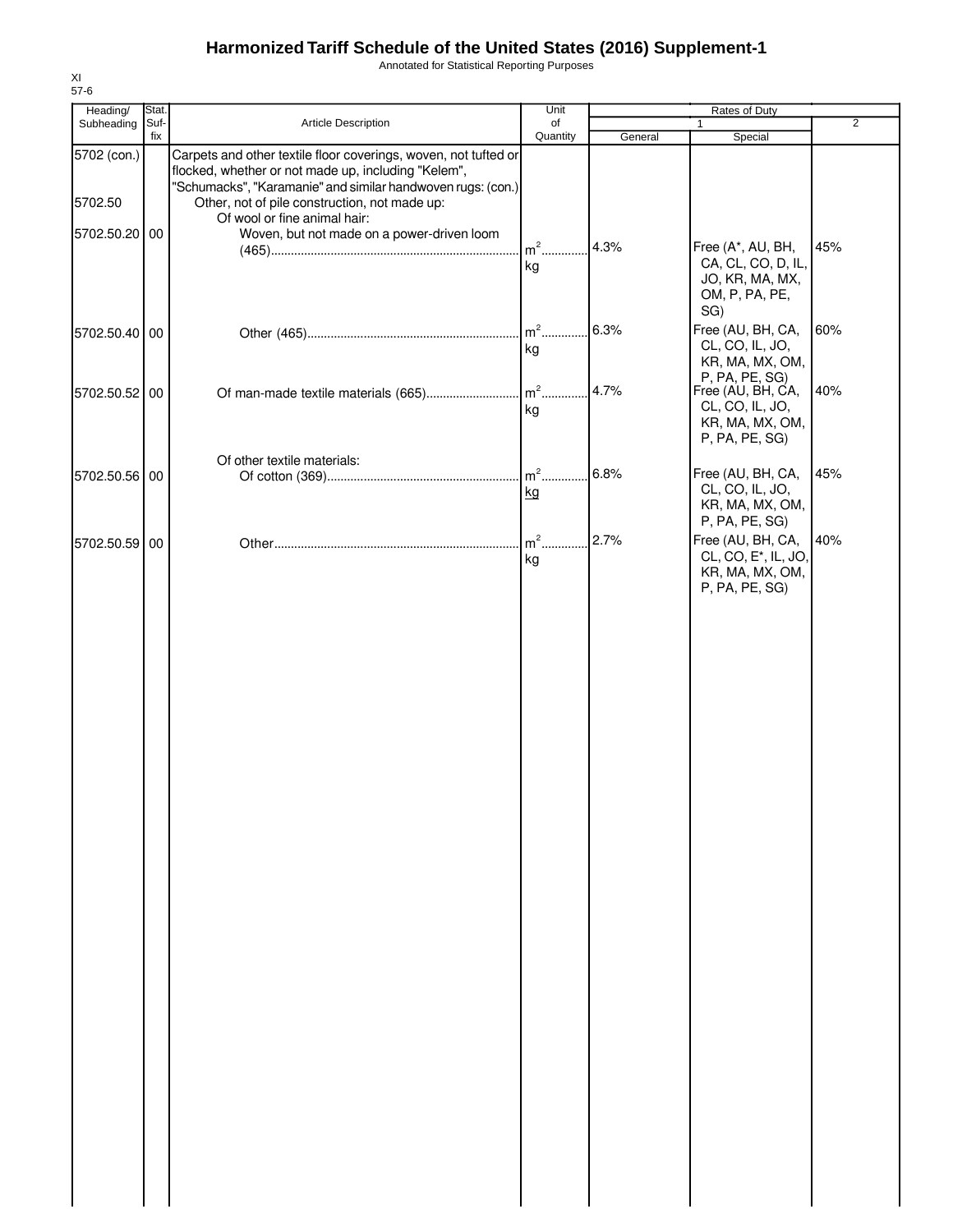Annotated for Statistical Reporting Purposes

| ۰, |  |
|----|--|

| Heading/                 | Stat.       |                                                                                                                                                                                                                                                                                                                   | Unit                |         | Rates of Duty                                                                                                         |                |
|--------------------------|-------------|-------------------------------------------------------------------------------------------------------------------------------------------------------------------------------------------------------------------------------------------------------------------------------------------------------------------|---------------------|---------|-----------------------------------------------------------------------------------------------------------------------|----------------|
| Subheading               | Suf-<br>fix | Article Description                                                                                                                                                                                                                                                                                               | of<br>Quantity      | General | 1<br>Special                                                                                                          | $\overline{2}$ |
| 5702 (con.)<br>5702.91   |             | Carpets and other textile floor coverings, woven, not tufted or<br>flocked, whether or not made up, including "Kelem",<br>"Schumacks", "Karamanie" and similar handwoven rugs: (con.)<br>Other, not of pile construction, made up:<br>Of wool or fine animal hair:<br>Woven, but not made on a power-driven loom: |                     |         |                                                                                                                       |                |
| 5702.91.20               | 00          | Certified hand-loomed and folklore                                                                                                                                                                                                                                                                                | $m2$<br>kg          | Free    |                                                                                                                       | 45%            |
| 5702.91.30 00            |             |                                                                                                                                                                                                                                                                                                                   | $m2$<br>kg          | 4.3%    | Free (A*, AU, BH,<br>CA, CL, CO, D, IL,<br>JO, KR, MA, MX,<br>OM, P, PA, PE,                                          | 45%            |
| 5702.91.40 00            |             |                                                                                                                                                                                                                                                                                                                   | $m2$ .<br>kg        | 3.6%    | SG)<br>Free <sup>'</sup> (AU, BH, CA,<br>CL, CO, IL, JO,<br>KR, MA, MX, OM,<br>P, PA, PE, SG)                         | 60%            |
| 5702.92<br>5702.92.10 00 |             | Of man-made textile materials:<br>Woven, but not made on a power-driven loom                                                                                                                                                                                                                                      | $m2$<br>kg          | 2.7%    | Free (A, AU, BH,<br>CA, CL, CO, D, IL,<br>JO, KR, MA, MX,<br>OM, P, PA, PE,                                           | 40%            |
| 5702.92.90 00            |             |                                                                                                                                                                                                                                                                                                                   | $m2$<br>kg          | 2.7%    | SG)<br>Free (AU, BH, CA,<br>CL, CO, IL, JO,<br>KR, MA, MX, OM,<br>P, PA, PE, SG)                                      | 40%            |
| 5702.99                  |             | Of other textile materials:                                                                                                                                                                                                                                                                                       |                     |         |                                                                                                                       |                |
| 5702.99.05               | 00          | Of cotton:<br>Woven, but not made on a power-driven loom                                                                                                                                                                                                                                                          | $m2$ .<br><u>kg</u> | 6.8%    | Free (A*, AU, BH,<br>CA, CL, CO, D, IL,<br>JO, KR, MA, MX,<br>OM, P, PA, PE,                                          | 45%            |
| 5702.99.15 00            |             |                                                                                                                                                                                                                                                                                                                   | $m2$ .<br>kg        | 6.8%    | SG)<br>Free (AU, BH, CA,<br>CL, CO, IL, JO,<br>KR, MA, MX, OM,                                                        | 45%            |
| 5702.99.20 00            |             |                                                                                                                                                                                                                                                                                                                   | $m2$<br>kg          | 2.7%    | P, PA, PE, SG)<br>Free (A <sup>*</sup> , AU, BH,<br>CA, CL, CO, D, E,<br>IL, JO, KR, MA,<br>MX, OM, P, PA,<br>PE, SG) | 40%            |
|                          |             |                                                                                                                                                                                                                                                                                                                   |                     |         |                                                                                                                       |                |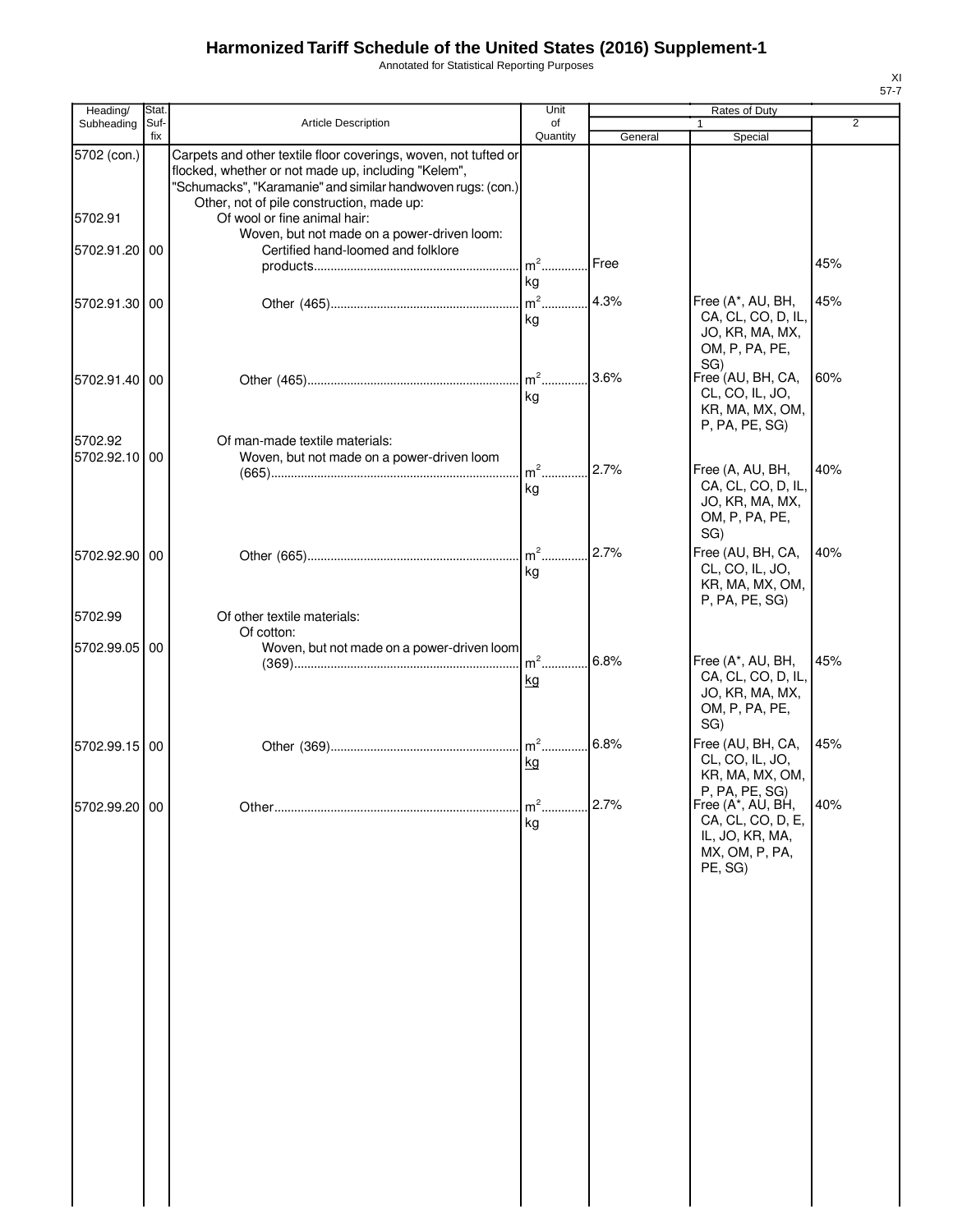Annotated for Statistical Reporting Purposes

| Heading/<br>Subheading   | Stat.<br>Suf- | <b>Article Description</b>                                                                                                                       | Unit<br>of              |         | <b>Rates of Duty</b>                                                                      | 2   |
|--------------------------|---------------|--------------------------------------------------------------------------------------------------------------------------------------------------|-------------------------|---------|-------------------------------------------------------------------------------------------|-----|
|                          | fix           |                                                                                                                                                  | Quantity                | General | Special                                                                                   |     |
| 5703<br>5703.10          |               | Carpets and other textile floor coverings, tufted, whether or<br>not made up:<br>Of wool or fine animal hair:                                    |                         |         |                                                                                           |     |
| 5703.10.20 00            |               | Hand-hooked, that is, in which the tufts were inserted                                                                                           | kg                      | 6%      | Free (A*, AU, B, BH, 60%<br>CA, CL, CO, D, IL,<br>JO, KR, MA, MX,<br>OM, P, PA, PE,       |     |
| 5703.10.80 00            |               |                                                                                                                                                  | $m^2$<br>kg             | 6%      | SG)<br>Free (AU, B, BH,<br>CA, CL, CO, IL,<br>JO, KR, MA, MX,<br>OM, P, PA, PE,<br>SG)    | 60% |
| 5703.20<br>5703.20.10 00 |               | Of nylon or other polyamides:<br>hand-hooked, that is, in which the tufts were inserted<br>by hand or by means of a hand tool (665)              | $\mathsf{Im}^2$ .<br>kg | 5.8%    | Free (A, AU, BH,<br>CA, CL, CO, D, IL,<br>JO, KR, MA, MX,<br>OM, P, PA, PE,<br>SG)        | 60% |
| 5703.20.20               |               |                                                                                                                                                  |                         | 6.7%    | Free (AU, B, BH,<br>CA, CL, CO, IL,<br>JO, KR, MA, MX,<br>OM, P, PA, PE,<br>SG)           | 60% |
|                          | 10            | Measuring not more than 5.25 $m^2$ in area (665) $m^2$                                                                                           | kg                      |         |                                                                                           |     |
| 5703.30                  | 90            | Of other man-made textile materials:                                                                                                             | m <sup>2</sup><br>kg    |         |                                                                                           |     |
| 5703.30.20 00            |               | Hand-hooked, that is, in which the tufts were inserted<br>by hand or by means of a hand tool (665)                                               | $\mathsf{Im}^2$ .<br>kg | 6%      | Free (A, AU, B, BH, 60%<br>CA, CL, CO, D, IL,<br>JO, KR, MA, MX,<br>OM, P, PA, PE,<br>SG) |     |
| 5703.30.80               |               |                                                                                                                                                  |                         | 6%      | Free (AU, B, BH,<br>CA, CL, CO, IL,<br>JO, KR, MA, MX,<br>OM, P, PA, PE,<br>SG)           | 60% |
|                          | 30            | Measuring not more than 5.25 $m^2$ in area (665)<br>Other:                                                                                       | $\mathsf{Im}^2$<br>kg   |         |                                                                                           |     |
|                          | 60            | Synthetic or artificial turf, in rolls of a width<br>equal to or exceeding 1.0 meter, or in sheets<br>measuring 1.0 meter or greater on any side | $\mathsf{Im}^2$<br>kg   |         |                                                                                           |     |
|                          | 85            |                                                                                                                                                  | m <sup>2</sup><br>kg    |         |                                                                                           |     |

XI